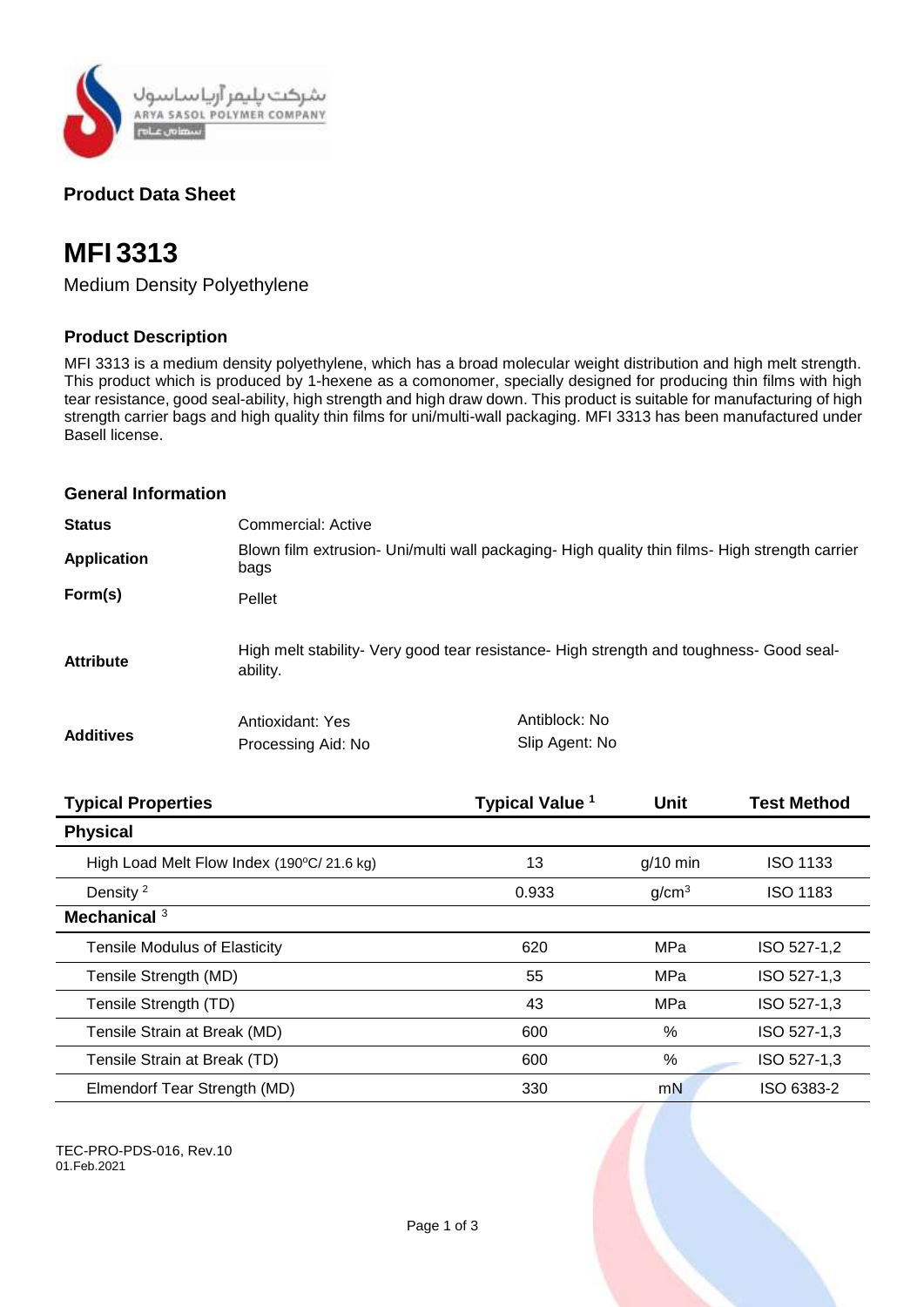

| Elmendorf Tear Strength (TD)                | 2000               | mN   | ISO 6383-2       |  |
|---------------------------------------------|--------------------|------|------------------|--|
| <b>Failure Energy</b>                       | 8.5                | J/mm | <b>DIN 53373</b> |  |
| Dart Drop Impact                            | 160                | g    | ASTM D1709       |  |
| Thermal                                     |                    |      |                  |  |
| <b>Melting Temperature</b>                  | 124                | °C   | <b>ISO 3146</b>  |  |
| Vicat Softening Temperature (Method A/10N)  | 116                | °C   | <b>ISO 306</b>   |  |
| Recommended Process Conditions <sup>4</sup> |                    |      |                  |  |
| Extruder temperature profile: 190-235 °C    | Blow up ratio: 3-5 |      |                  |  |
|                                             |                    |      |                  |  |

Film thickness: 10-50 μm

1. Typical values: these are not to be construed as specifications.

2. The density parameter was determined on compression-molded specimens, which were prepared in accordance with procedure C of ASTM D4703, Annex A1.

3. Properties are based on 20 μm blown film produced at a melt temperature of 220°C and 3 BUR using 100% MFI 3313 resin. Modulus property is based on compression-molded specimens, which were prepared in accordance with procedure B of ASTM D4703, Annex A1.

4. Please note that, these processing conditions are recommended by manufacturer only for 100% MFI3313 resin (not in the case of blending with any other compatible material), therefore because of the many particular factors which are outside our current knowledge and control and may affect the use of product, no warranty is given for the foregoing data. Moreover, the specific recommendations for resin type and processing conditions can only be made when the end use, required properties and fabrication equipment are known.

# **Further Information**

#### **Health and Safety**

The resin is manufactured to the highest standards, but special requirements apply to certain applications such as food end-use contact and direct medical use. Specific information on regulatory compliance can be requested via customer.

Molten polymer may be degraded if it is exposed to air during any of the processing and off-line operations. The products of degradation may have an unpleasant odor. In higher concentrations they may cause irritation of the mucus membranes. Fabrication areas should be ventilated to carry away fumes or vapors. Legislation on the control of emissions and pollution prevention should be observed. Workers should be protected from the possibility of skin or eye contact with molten polymer.

The resin will burn when supplied with excess heat and oxygen. It should be handled and stored away from contact with direct flames and/or ignition sources. While burning, the resin contributes high heat and may generate a dense black smoke.

Recycled resins may have previously been used as packaging for, or may have otherwise been in contact with, hazardous goods. Converters are responsible for taking all necessary precautions to ensure that recycled resins are safe for continued use.

The detailed information about safety, handling, individual protection and waste disposal is provided in the relevant Safety Data Sheet. Additional specific information can be requested via customer.

#### **Conveying**

Conveying equipment should be designed to prevent accumulation of fines and dust particles. These particles can, under certain conditions pose an explosion hazard. We recommend that the conveying system will be equipped with adequate filters and be operated and maintained in the way that ensure no leaks develop.

TEC-PRO-PDS-016, Rev.10 01.Feb.2021